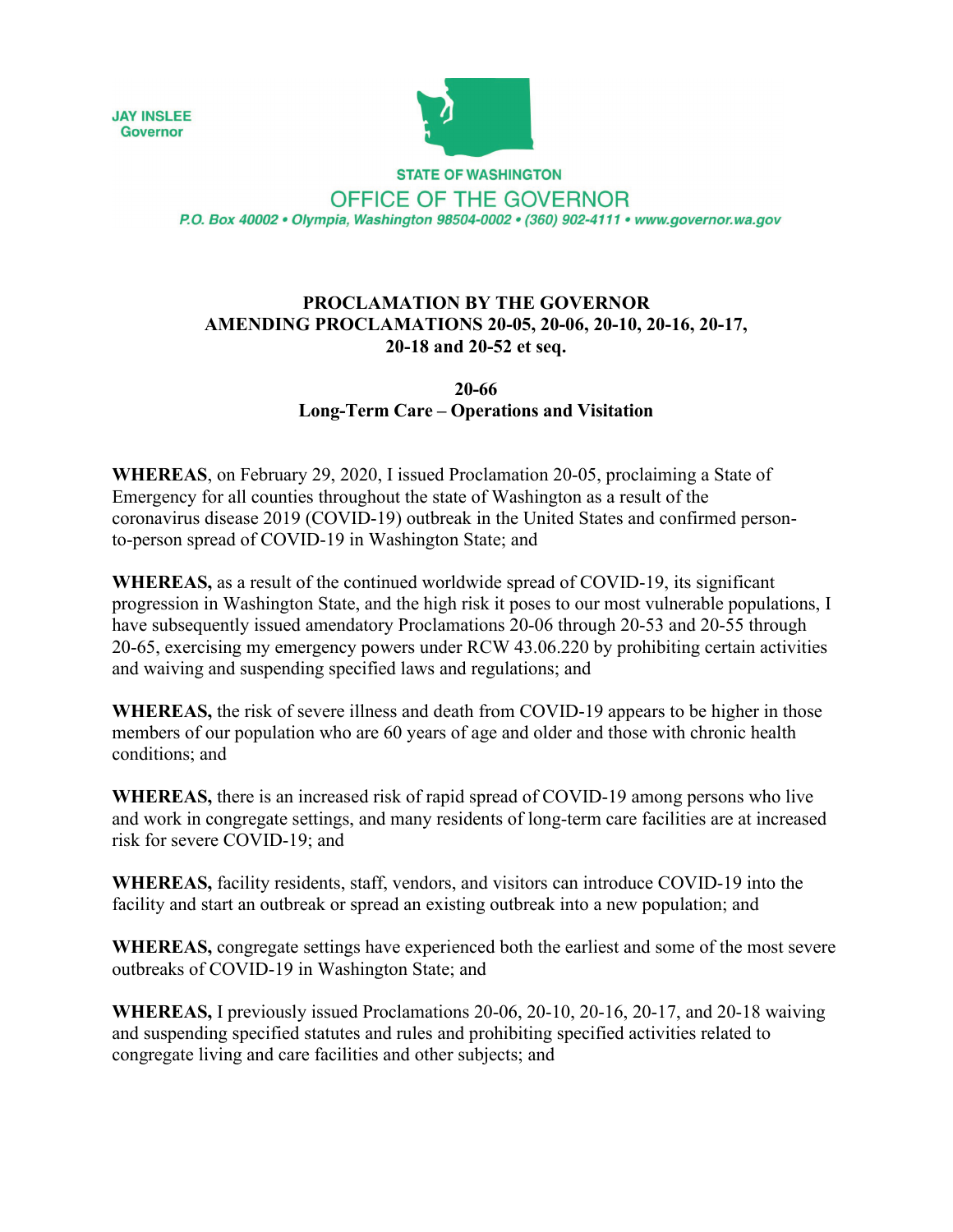**WHEREAS**, I previously issued Proclamation 20-25 et seq., which during the early stages of the COVID-19 pandemic prohibited all people in Washington State from leaving their homes except under certain circumstances and limitations, and then transitioned to a phased reopening of counties in accordance with specific guidance issued by my office and by the Washington State Department of Health; and

**WHEREAS,** under the provisions of RCW 43.06.220(4), the statutory waivers and suspensions in Proclamations 20-06, 20-10, 20-16, 20-17, 20-18, and 20-52 et. seq., were extended with certain modifications by the leadership of the Washington State Senate and House of Representatives until the termination of the COVID-19 State of Emergency or September 1, 2020, whichever occurs first, and which I acknowledged and similarly extended the prohibitions and the waiver and suspension of rules therein with certain modification in Proclamation 20-52 et seq.; and

**WHEREAS,** the waivers, suspensions and prohibitions contained in Proclamations 20-06, 20-10, 20-16, 20-17, 20-18, and 20-52 et seq., address a variety of topics some of which are also addressed by other proclamations, orders and guidance documents, and issuing new proclamations that divide the waivers, suspensions and prohibitions into their topical areas and cross reference applicable orders and guidance documents will assist in the understanding, administration and implementation of those waivers, suspensions and prohibitions; and

**WHEREAS,** the COVID-19 disease, caused by a virus that spreads easily from person to person which may result in serious illness or death and has been classified by the World Health Organization as a worldwide pandemic, has broadly spread throughout Washington State and remains a significant health risk to all of our people, especially members of our most vulnerable populations; and

**WHEREAS,** the worldwide COVID-19 pandemic and its progression in Washington State continue to threaten the life and health of our people as well as the economy of Washington State, and remain a public disaster affecting life, health, property or the public peace; and

**WHEREAS**, the Washington State Department of Health continues to maintain a Public Health Incident Management Team in coordination with the State Emergency Operations Center and other supporting state agencies to manage the public health aspects of the incident; and

**WHEREAS**, the Washington State Military Department Emergency Management Division, through the State Emergency Operations Center, continues coordinating resources across state government to support the Department of Health and local health officials in alleviating the impacts to people, property, and infrastructure, and continues coordinating with the Department of Health in assessing the impacts and long-term effects of the incident on Washington State and its people; and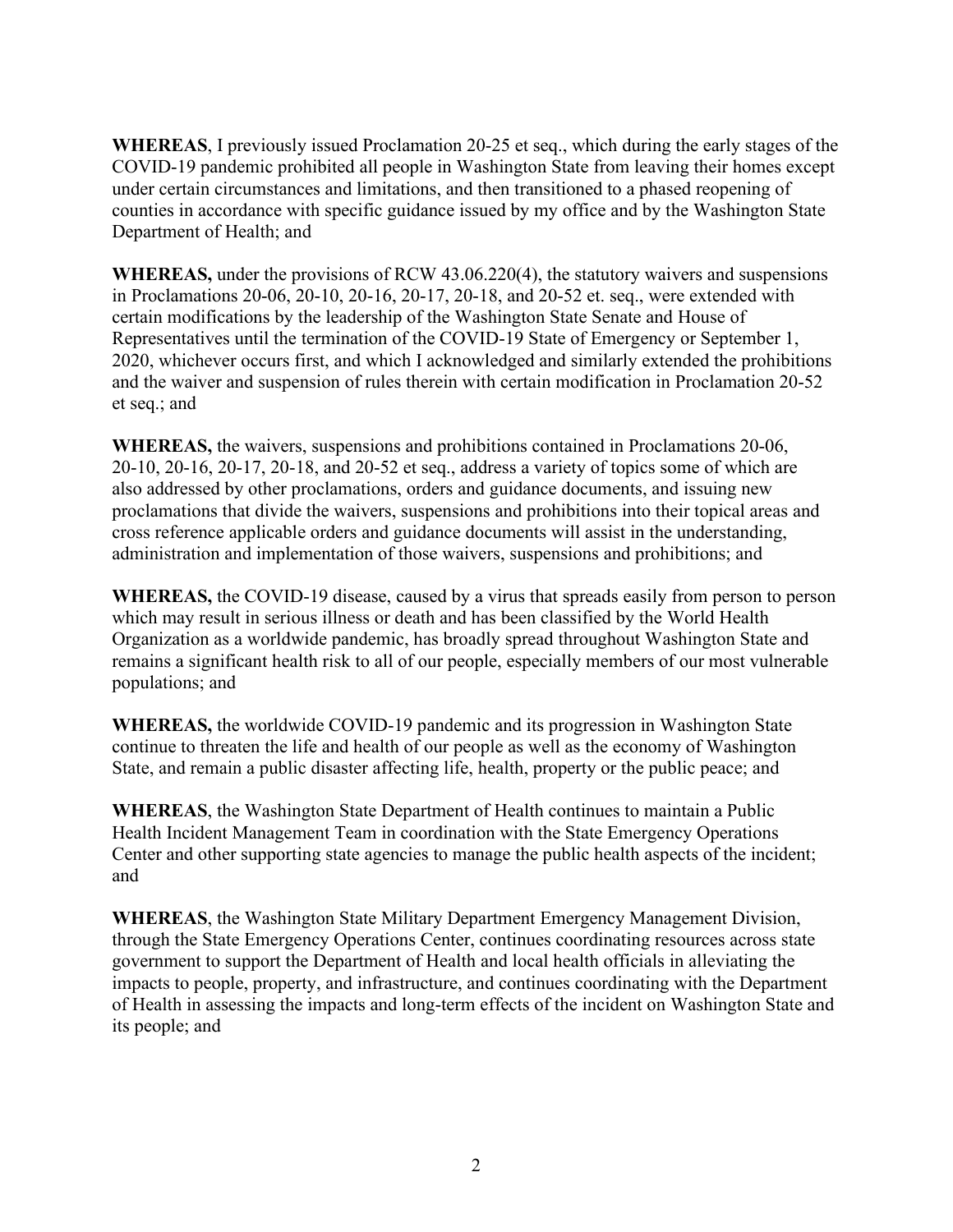**NOW, THEREFORE**, I, Jay Inslee, Governor of the state of Washington, as a result of the above-noted situation, and under Chapters 38.08, 38.52 and 43.06 RCW, do hereby proclaim that a State of Emergency continues to exist in all counties of Washington State, that Proclamation 20-05 and all amendments thereto remain in effect as otherwise amended, and that Proclamations 20-06, 20-10, 20-16, 20-17, 20-18, and 20-52 et seq., are amended to (1) recognize the prior extensions of statutory waivers and suspensions listed below by the leadership of the Washington State Senate and House of Representatives until the termination of the COVID-19 State of Emergency or 11:59 p.m. on September 1, 2020, whichever occurs first, and (2) similarly extend the prior prohibitions and waiver and suspension of rules listed below until the termination of the COVID-19 State of Emergency or 11:59 p.m. on September 1, 2020, whichever occurs first.

**FURTHERMORE**, the *Safe Start Washington Phased Reopening County-by-County Plan* found [here,](https://www.governor.wa.gov/sites/default/files/SafeStartPhasedReopening.pdf) the *Order of the Secretary of Health* 20-03, issued on June 24, 2020, found [here,](https://www.governor.wa.gov/sites/default/files/Secretary_of_Health_Order_20-03_Statewide_Face_Coverings.pdf) and all provisions of Proclamations 20-25 et seq., shall remain in full force and effect.

**FURTHERMORE,** the recognition and extension of waivers, suspensions, and prohibitions related to long term care contained herein supersede the recognition and extension of waivers, suspensions, and prohibitions contained in Proclamations 20-06, 20-10, 20-16, 20-17, 20-18, and 20-52 et seq. The recognition and extension of waivers, suspensions, and prohibitions contained in Proclamations 20-06, 20-10, 20-16, 20-17, 20-18, and 20-52 et seq., remain in effect as stated in Proclamations 20-06, 20-10, 20-16, 20-17, 20-18, and 20-52 et seq., or as otherwise extended.

**ADDITIONALLY,** based on the above situation and under the provisions of RCW 43.06.220(1)(h) to help preserve and maintain life, health, property or the public peace, I hereby order that operations of the facilities listed below (with statutory references) must comply with the guidance documents for (a) [certified community residential services and support,](https://www.governor.wa.gov/sites/default/files/CCRSS%20Final%202-25.pdf) (b) [adult](https://www.governor.wa.gov/sites/default/files/LTC%20Safe%20Start%20AFH-ALF-ESF.pdf) [family homes, assisted living facilities & enhanced services facilities,](https://www.governor.wa.gov/sites/default/files/LTC%20Safe%20Start%20AFH-ALF-ESF.pdf) and (c) [nursing homes](https://www.governor.wa.gov/sites/default/files/LTC%20Safe%20Start%20NH-ICF-IID.pdf) and [intermediate care facilities for individuals with intellectual disabilities,](https://www.governor.wa.gov/sites/default/files/LTC%20Safe%20Start%20NH-ICF-IID.pdf) and that operations within such facilities that are not consistent with the guidance documents are prohibited:

- Intermediate Care Facilities 42 CFR 483 subpart I and WAC 388-835, WAC 388-837
- State Operated Living Alternatives RCW 71A.12
- Nursing Facilities RCW 18.51 and RCW 74.42
- Assisted Living Facilities RCW 18.20
- Adult Family Homes RCW 70.128
- Enhanced Service Facilities RCW 70.97

**ADDITIONALLY,** based on the above situation, and to support implementation of the prohibitions stated above, I also continue to find that strict compliance with the following statutory and regulatory obligations or limitations will prevent, hinder, or delay necessary action in coping with the COVID-19 State of Emergency under Proclamation 20-05, and that the language of each statutory and regulatory provision specified below continues to be waived and suspended, in its entirety unless otherwise indicated: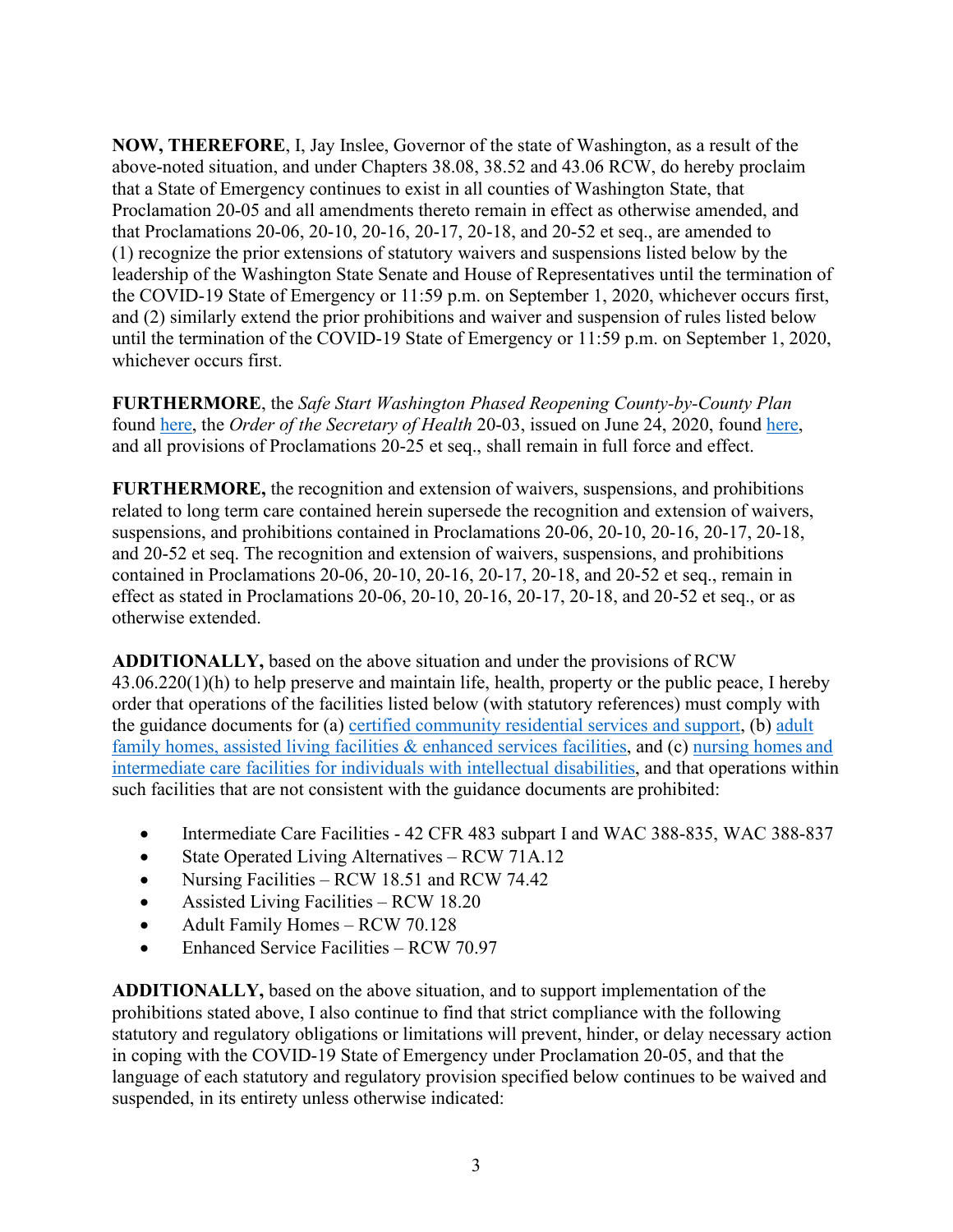- 1. RCW 70.129.090(1)(f)
- 2. RCW 70.129.090(2)
- 3. RCW 70.129.140(2)(b)
- 4. RCW 70.129.140(3)
- 5. RCW 70.129.140(4)
- 6. RCW 70.129.140(5)
- 7. WAC 388-97-0520(1)(g)
- 8. WAC 388-97-0520(1)(h)
- 9. WAC 388-76-10595(6)
- 10. WAC 388-76-10401

**ADDITIONALLY**, in furtherance of the prohibitions, waivers, and suspensions contained herein, and for general awareness:

- 1. Employers must comply with all conditions for operation required by the state Department of Labor & Industries, including interpretive guidance, regulations and rules, such as [WAC 296-800-14035,](https://www.lni.wa.gov/safety-health/safety-rules/chapter-pdfs/WAC296-800.pdf) and Department of Labor & Industriesadministered statutes.
- 2. Everyone is required to cooperate with public health authorities in the investigation of cases, suspected cases, outbreaks, and suspected outbreaks of COVID-19 and with the implementation of infection control measures pursuant to State Board of Health rule in WAC 246-101-425.
- 3. All mandatory guidelines for businesses and activities, which remain in effect except as modified by this Proclamation and the *Order of the Secretary of Health 20-03*, may be found at the Governor's Office [website,](https://www.governor.wa.gov/) *[COVID-19 Resources and Information](https://www.governor.wa.gov/issues/issues/covid-19-resources)*, and at *[COVID-19 Reopening Guidance for Businesses and Workers](https://www.governor.wa.gov/issues/issues/covid-19-resources/covid-19-reopening-guidance-businesses-and-workers)*.

I again direct that the plans and procedures of the *Washington State Comprehensive Emergency Management Plan* be implemented throughout state government. State agencies and departments are directed to continue utilizing state resources and doing everything reasonably possible to support implementation of the *Washington State Comprehensive Emergency Management Plan* and to assist affected political subdivisions in an effort to respond to and recover from the COVID-19 pandemic.

I continue to order into active state service the organized militia of Washington State to include the National Guard and the State Guard, or such part thereof as may be necessary in the opinion of The Adjutant General to address the circumstances described above, to perform such duties as directed by competent authority of the Washington State Military Department in addressing the outbreak. Additionally, I continue to direct the Department of Health, the Washington State Military Department Emergency Management Division, and other agencies to identify and provide appropriate personnel for conducting necessary and ongoing incident related assessments.